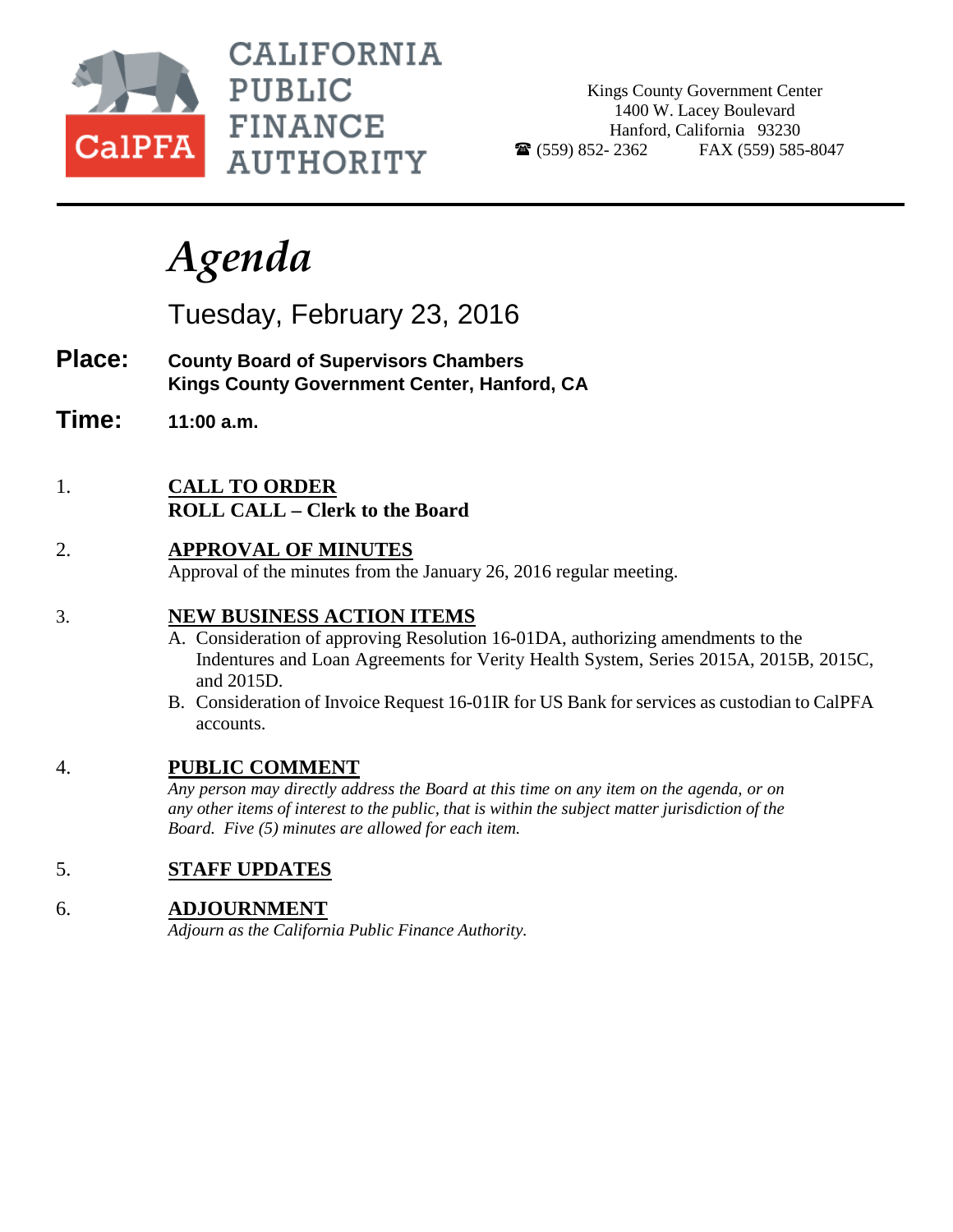

### **2. APPROVAL OF MINUTES**

Approval of the minutes from the January 26, 2016 regular meeting.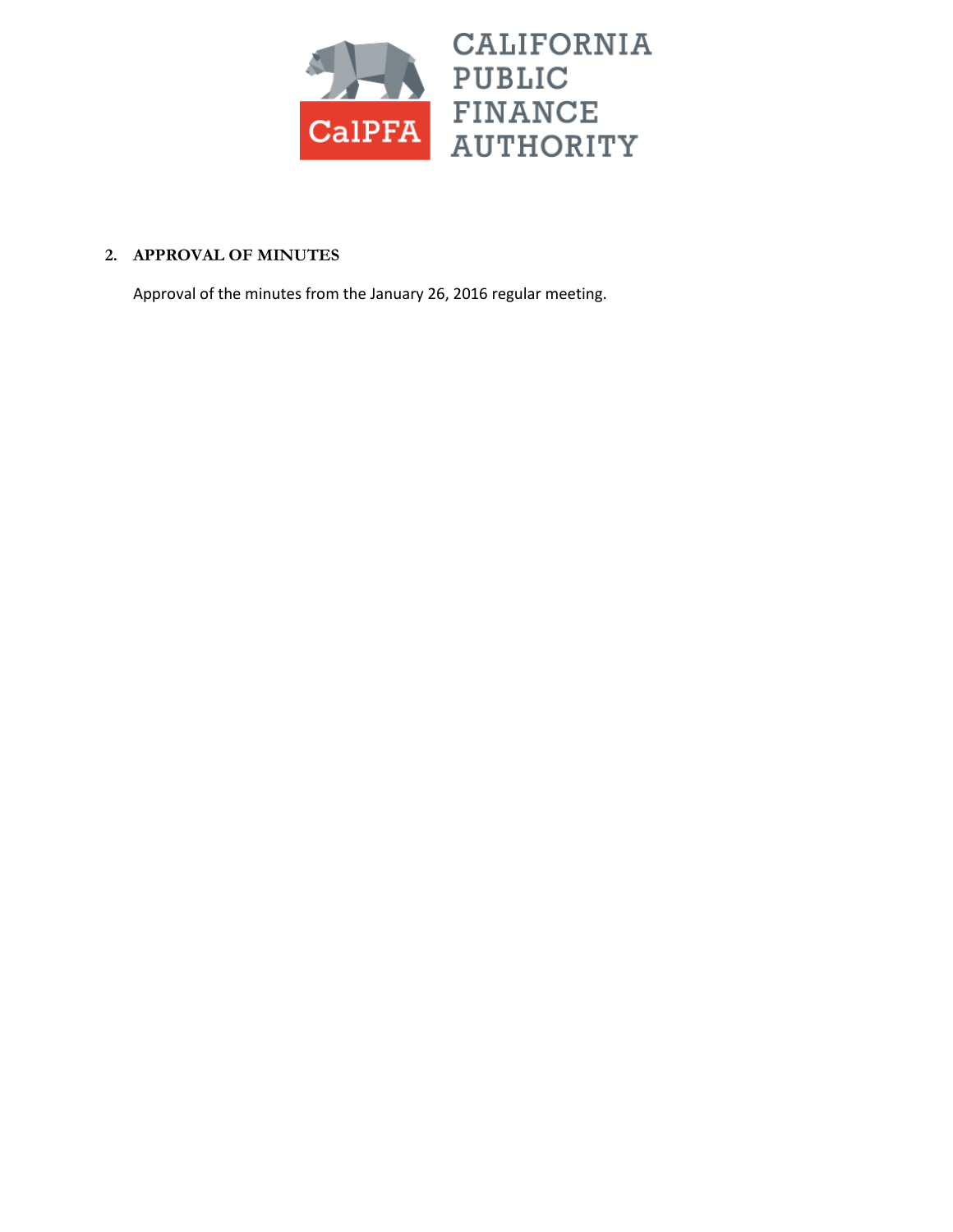

**CALIFORNIA PUBLIC FINANCE AUTHORITY** 

Kings County Government Center 1400 W. Lacey Boulevard Hanford, California 93230  $\bullet$  (559) 852-2362 FAX (559) 585-8047

# *Action Summary*

Tuesday, January 26, 2016

- **Place: County Board of Supervisors Chambers Kings County Government Center, Hanford, CA**
- **Time: 11:00 a.m.**
- 1. B1 **CALL TO ORDER**
	- **ROLL CALL – Clerk to the Board MEMBERS PRESENT: NEVES, VERBOON, PEDERSEN, FAGUNDES MEMBERS ABSENT: VALLE**
- 2. **APPROVAL OF MINUTES** Approval of the minutes from the January 12, 2016 regular meeting. **ACTION: APPROVED AS PRESENTED (JN/RF/CP/DV-Aye, RV-Absent)**

3. B2 **NEW BUSINESS ACTION ITEM** A. Consideration of approving resolution 16-01C approving the Authorized Signatories for California Public Finance Authority. **ACTION: APPROVED AS PRESENTED (JN/CP/RF/DV-Aye, RV-Absent)**

4. B3 **DISCUSSION ITEM** Discuss proposed CDLAC regulation changes. **INFORMATION ONLY - NOA**

# 5. **PUBLIC COMMENT**

*Any person may directly address the Board at this time on any item on the agenda, or on any other items of interest to the public, that is within the subject matter jurisdiction of the Board. Five (5) minutes are allowed for each item.* **None**

# 6. **STAFF UPDATES**

Scott Carper stated that the City of Santa Ana has joined the California Public Financing Authority following a TEFRA hearing there last week.

# 7. **ADJOURNMENT**

*The meeting was adjourned at 11:07 a.m.*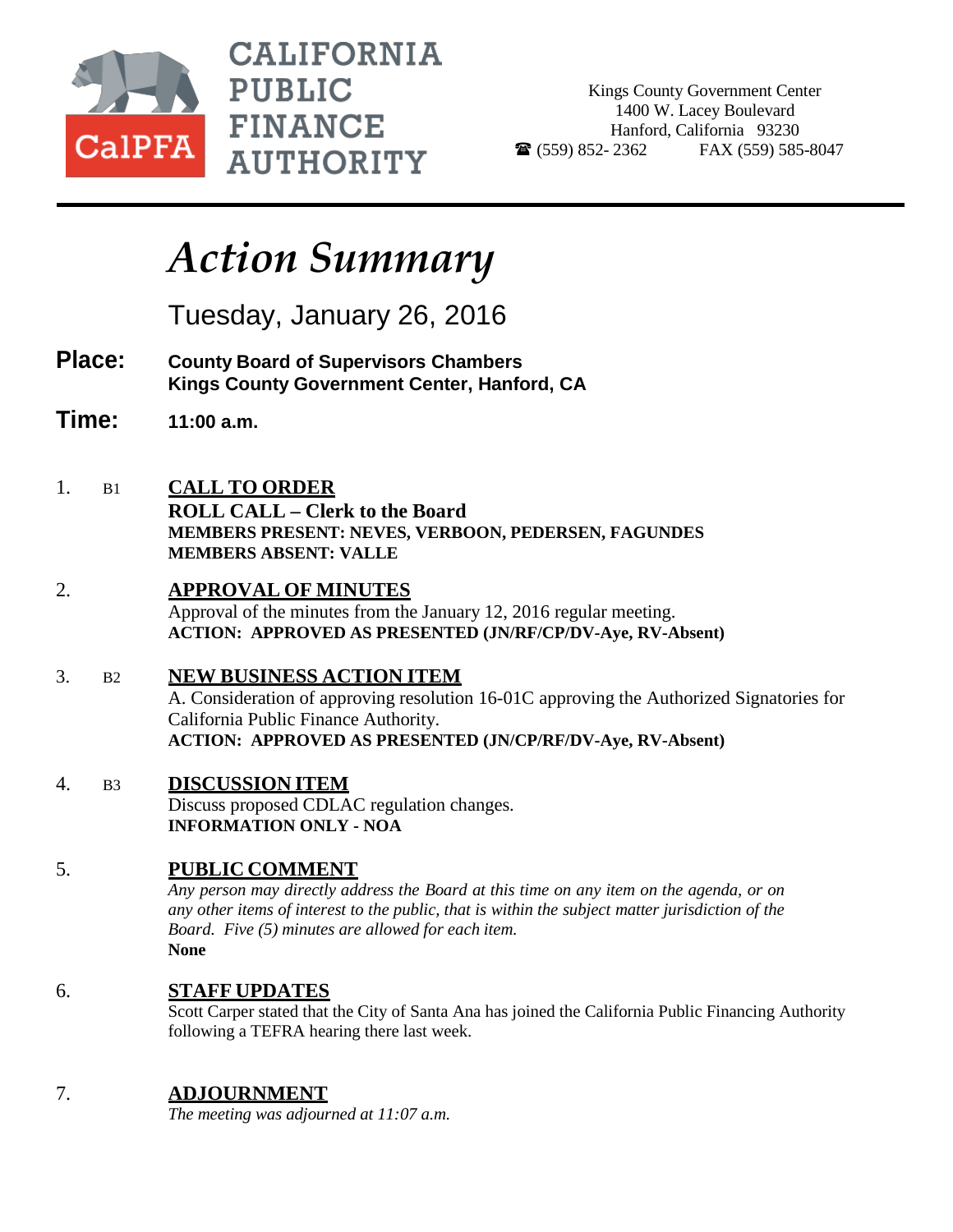

### **3. NEW BUSINESS ACTION ITEM**

A. Consideration of approving Resolution 16-01DA, authorizing amendments to the Indentures and Loan Agreements for Verity Health System, Series 2015A, 2015B, 2015C, and 2015D.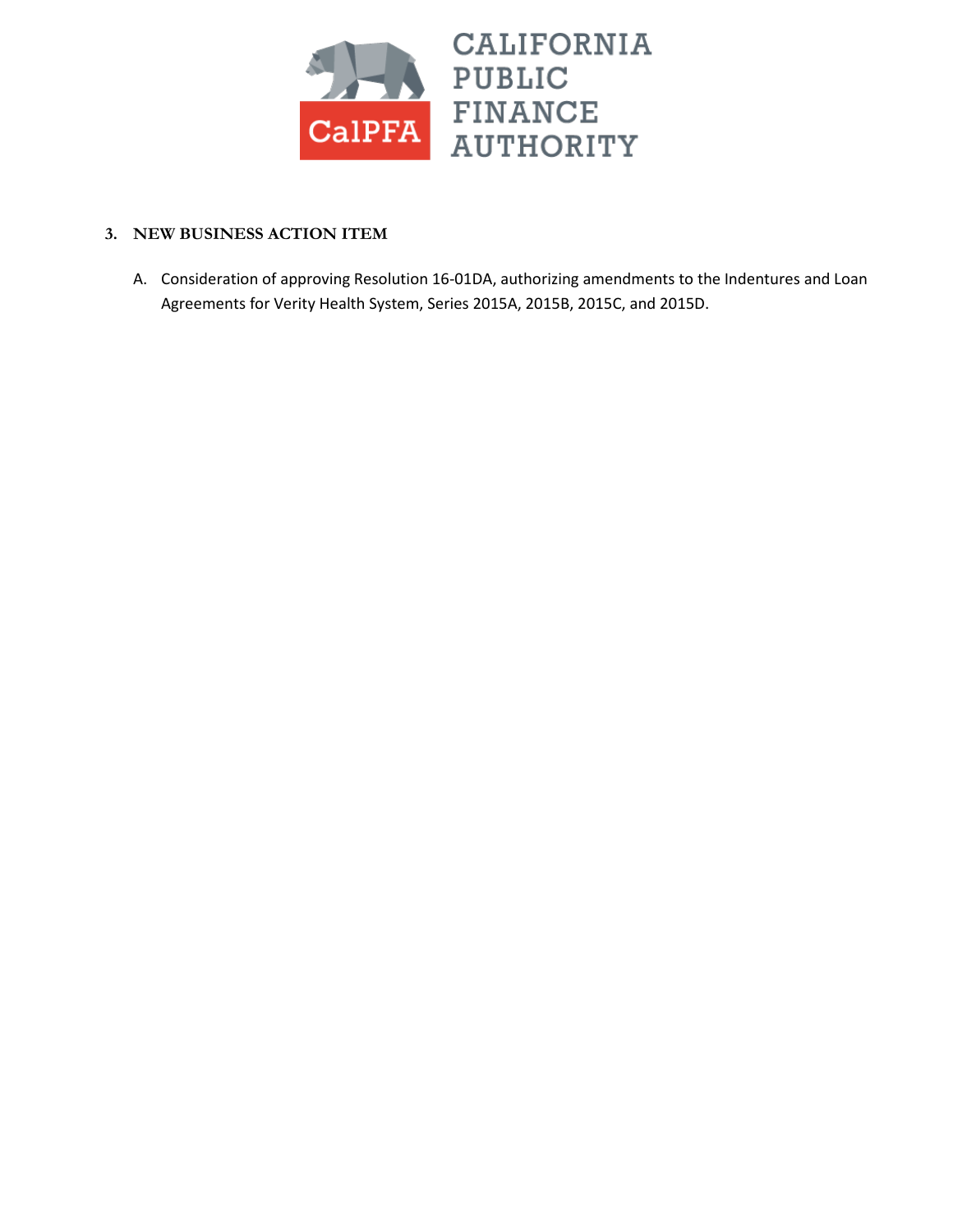

| DATE:                   | <b>FEBRUARY 23, 2015</b>                                                                                                                                        |
|-------------------------|-----------------------------------------------------------------------------------------------------------------------------------------------------------------|
| <b>BORROWER:</b>        | VERITY HEALTH SYSTEM OBLIGATED GROUP                                                                                                                            |
| <b>PURPOSE:</b>         | CONSIDERATION OF AMENDMENTS TO THE INDENTURES AND LOAN<br>AGREEMENTS RELATING TO CALPFA REVENUE NOTES ISSUED ON BEHALF<br>OF VERITY HEALTH SYSTEM OF CALIFORNIA |
| PRIMARY ACTIVITY:       | REGIONAL HEALTHCARE SYSTEM                                                                                                                                      |
| <b>LEGAL STRUCTURE:</b> | NONPROFIT PUBLIC BENEFIT CORPORATION                                                                                                                            |

#### **Background:**

On December 14, 2015, CalPFA issued \$160,000,000 of revenue notes on behalf of Verity Health System of California in four separate series. The 2015A, 2015B, 2015C, and 2015D notes (the "Notes") were issued pursuant to four separate indentures and four separate loan agreements for the purpose of facilitating a tax-exempt working capital loan from BlueMountain Capital Management to Verity Health System of California (formerly known as the Daughters of Charity Health System ("DCHS")) to help recapitalize its operations and maintain the essential services that each of its six hospitals provide to their communities. In connection with the BlueMountain transaction, the name of DCHS was changed to Verity Health System of California and the organization was changed from a nonprofit religious corporation to a nonprofit public benefit corporation.

The Notes are secured by four separate obligations issued pursuant to a master indenture of trust, dated December 1, 2001, between Verity Health System (formerly DCHS) and U.S. Bank National Association, serving as the master trustee. On January 1, 2016, the master trust indenture was amended between Verity Health System and the U.S. Bank, therefore, Verity Health System is requesting the CalPFA Board consider entering into amendments to each of the indentures and loan agreements for each of the Notes to conform certain provisions made to the master trust indenture.

#### **Recommendation:**

In order to conform changes made to the master trust indenture on January 1, 2016, to the CalPFA indentures and loan agreements executed pursuant to the issuance of the 2015 Notes, it is recommended that the Board of Directors approve the Resolution as submitted, which:

- 1. Approves the First Amendment to the Indenture and First Amendment to the Loan Agreement for the 2015 Notes;
- 2. Approves all necessary actions and documents for the amendments; and
- **3.** Authorizes any member of the Board or Authorized Signatory to sign all necessary documents.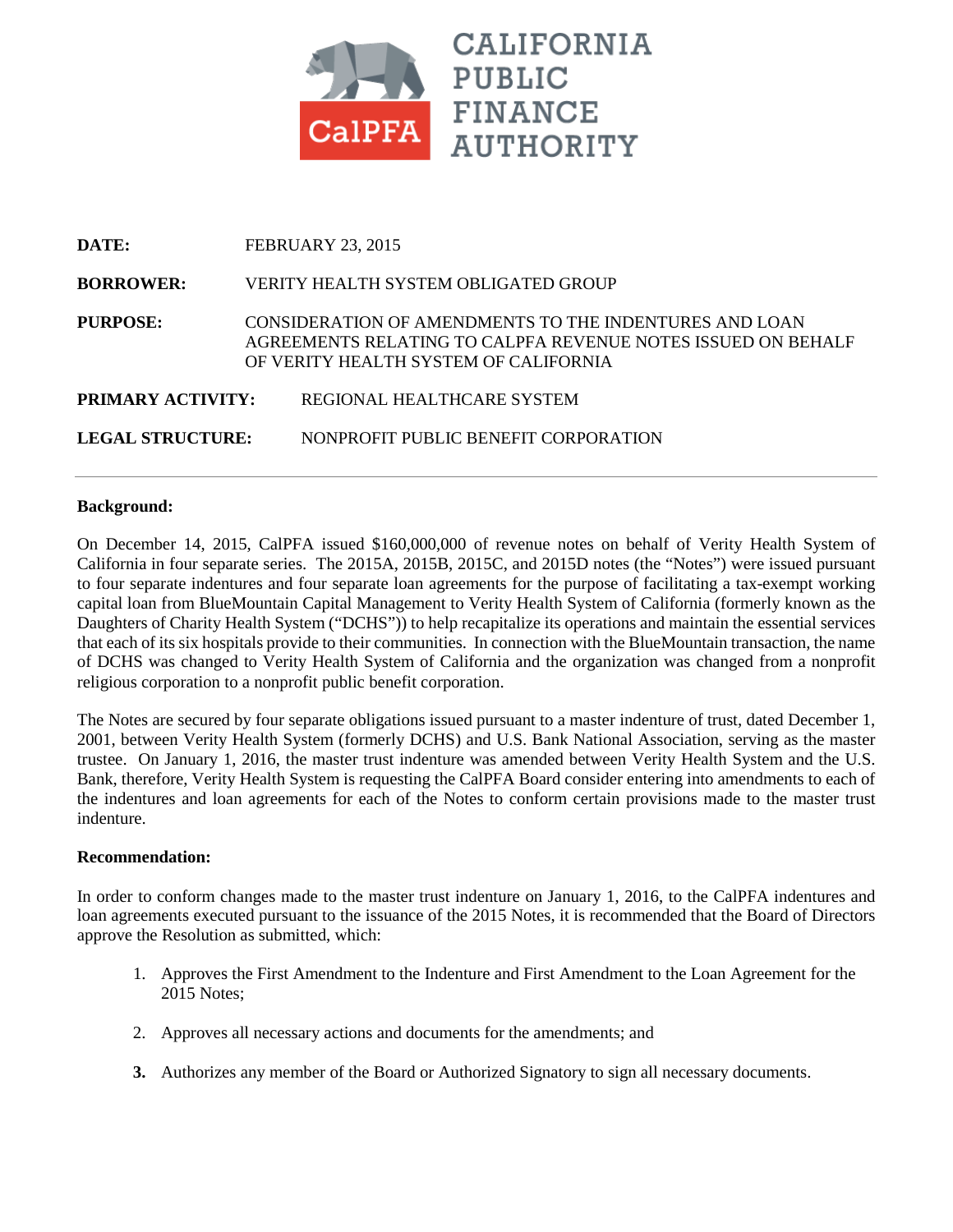#### **RESOLUTION NO. 16-01DA**

#### **CALIFORNIA PUBLIC FINANCE AUTHORITY**

#### **A RESOLUTION AUTHORIZING THE EXECUTION AND DELIVERY OF AMENDMENTS TO THE INDENTURES AND LOAN AGREEMENTS RELATING TO THE CALIFORNIA PUBLIC FINANCE AUTHORITY REVENUE NOTES (VERITY HEALTH SYSTEM), SERIES 2015A, 2015B, 2015C AND 2015D AND OTHER MATTERS RELATING THERETO**

WHEREAS, on December 14, 2015, the California Public Finance Authority (the "Authority") issued the California Public Finance Authority Revenue Notes (Verity Health System), Series 2015A, Series 2015B, Series 2015C and Series 2015D (the "Notes") pursuant to four separate Indentures, each dated as of December 1, 2015 (the "Indentures"), between the Authority and U.S. Bank National Association, as trustee (the "Trustee");

WHEREAS, concurrently with the issuance of each series of the Notes, the Authority loaned the proceeds of each series of the Notes to Verity Health System of California, Inc. (the "Corporation"), pursuant to four separate loan agreements (the "Loan Agreements") between the Authority and the Corporation;

WHEREAS, the Notes are secured by four separate Obligations issued pursuant to a master indenture of trust, dated as of December 1, 2001 (the "Master Indenture"), between the Corporation (formerly known as Daughters of Charity Health System) and certain other nonprofit public benefit corporations named therein and U.S. Bank National Association, a national banking association duly organized and existing under the laws of the United States of America, as master trustee (the "Master Trustee"), and four separate supplemental master indentures, each dated as of December 1, 2015, between the Corporation and the Master Trustee;

WHEREAS, the Master Indenture has been amended pursuant to Amended and Restated Supplemental Master Indenture No. 20, dated as of January 1, 2016, between the Corporation and the Master Trustee;

WHEREAS, at the request of the Corporation, the Required Owners (as defined in each of the Indentures) of each series of the Notes have agreed to certain amendments to each of the Indentures and each of the Loan Agreements to conform certain provisions of those documents to amendments made to the Master Indenture;

WHEREAS, the Corporation has requested that the Authority and the Trustee enter into a separate First Amendment to Indenture (each a "First Amendment to Indenture") for each of the Indentures and a separate First Amendment to Loan Agreement (each a "First Amendment to Loan Agreement") for each of the Loan Agreements; and

WHEREAS, there has been made available to the Board of Directors of the Authority a proposed form of First Amendment to Indenture and First Amendment to Loan Agreement;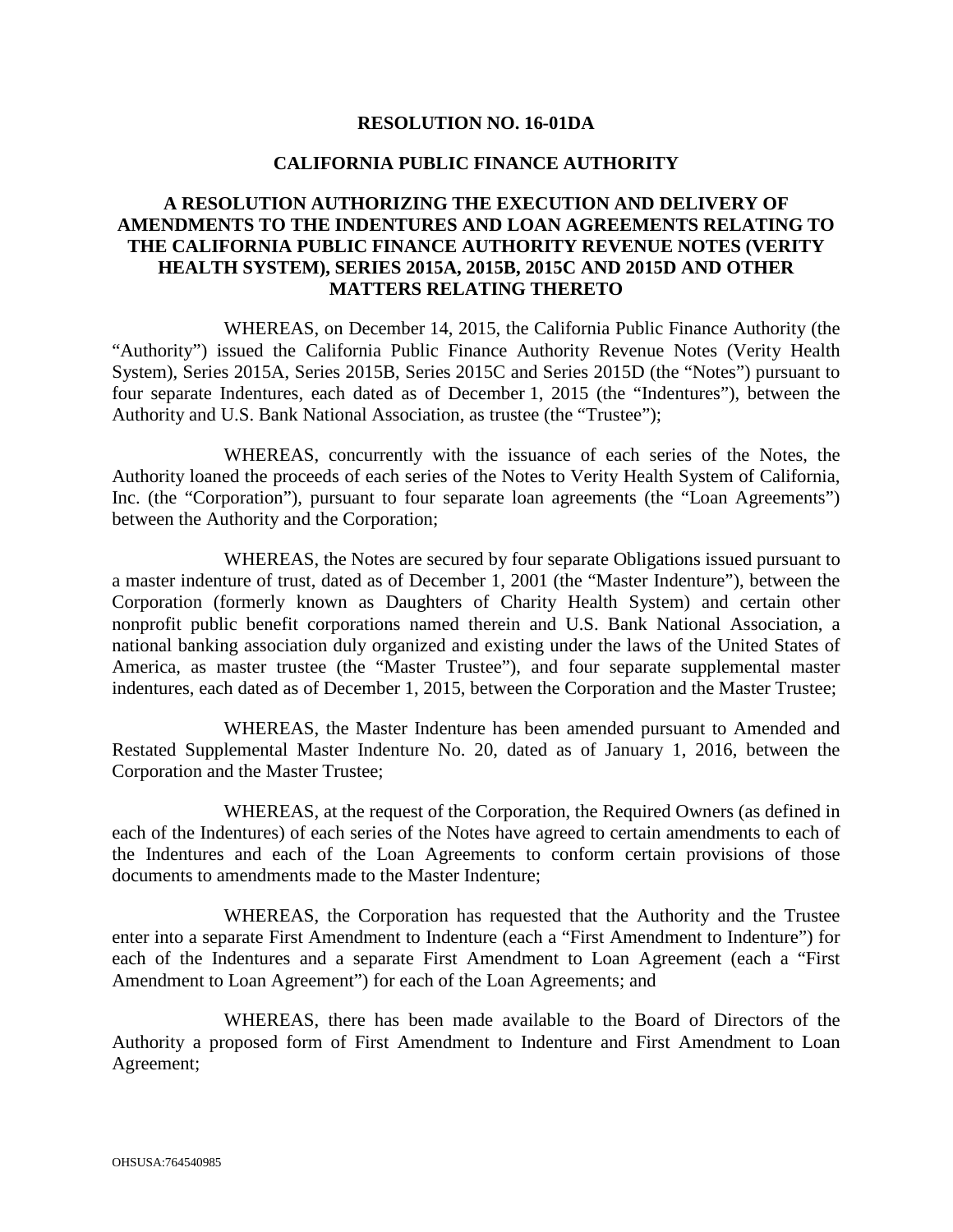NOW THEREFORE, BE IT RESOLVED by the Board of Directors of the California Public Finance Authority, as follows:

**Section 1.** The proposed form of First Amendment to Indenture, as made available to the Board of Directors, is hereby approved. The Chair of the Authority or any member of the Board of Directors of the Authority or their administrative delegatees duly authorized pursuant to Resolution No. 15-01C of the Authority, adopted on July 14, 2015 (each, an "Authorized Signatory") are hereby authorized and directed, for and on behalf of the Authority, to execute and deliver each First Amendment to Indenture in substantially said form, with such changes and insertions therein as any Authorized Signatory, with advice of counsel to the Authority, may approve, such approval to be conclusively evidenced by the execution and delivery thereof.

**Section 2.** The proposed form of First Amendment to Loan Agreement, as made available to the Board of Directors, is hereby approved. Any Authorized Signatory is hereby authorized and directed, for and on behalf of the Authority, to execute and deliver each First Amendment to Loan Agreement in substantially said form, with such changes and insertions therein as any Authorized Signatory, with advice of counsel to the Authority, may approve, such approval to be conclusively evidenced by the execution and delivery thereof.

**Section 3.** The Chair, the Vice Chair, the Secretary, the Treasurer, any other members of the Board of Directors of the Authority and other appropriate officers and agents of the Authority are hereby authorized and directed, jointly and severally, for and in the name and on behalf of the Authority, to execute and deliver any and all documents and to do any and all things and take any and all actions which may be necessary or advisable, in their discretion, to effectuate the actions which the Authority has approved in this Resolution and to consummate by the Authority the transactions contemplated by the documents approved hereby.

**Section 4.** All actions heretofore taken by the Chair, the Vice Chair, the Secretary, the Treasurer, any other members of the Board of Directors of the Authority and other appropriate officers and agents of the Authority with respect to the actions which the Authority has approved in this Resolution are hereby ratified, confirmed and approved.

**Section 5.** This Resolution shall take effect from and after its adoption.

PASSED AND ADOPTED by the California Public Finance Authority this 23rd day of February, 2016.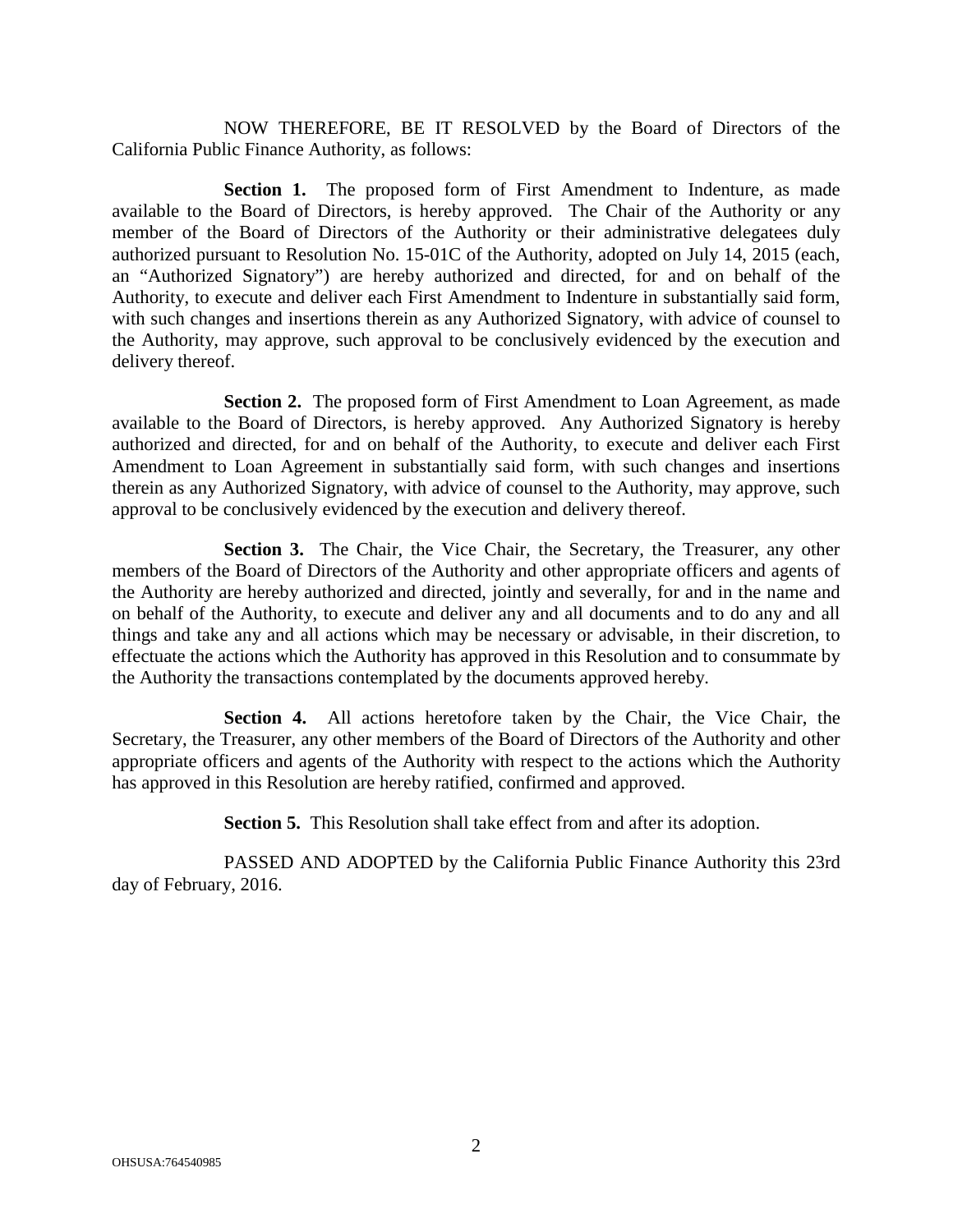I, the undersigned, an Authorized Signatory of the California Public Finance Authority, DO HEREBY CERTIFY that the foregoing resolution was duly adopted by the Board of Directors of the Authority at a duly called meeting of the Board of Directors of the Authority held in accordance with law on February 23, 2016.

By: \_\_\_\_\_\_\_\_\_\_\_\_\_\_\_\_\_\_\_\_\_\_\_\_\_\_\_\_\_\_\_\_

Authorized Signatory California Public Finance Authority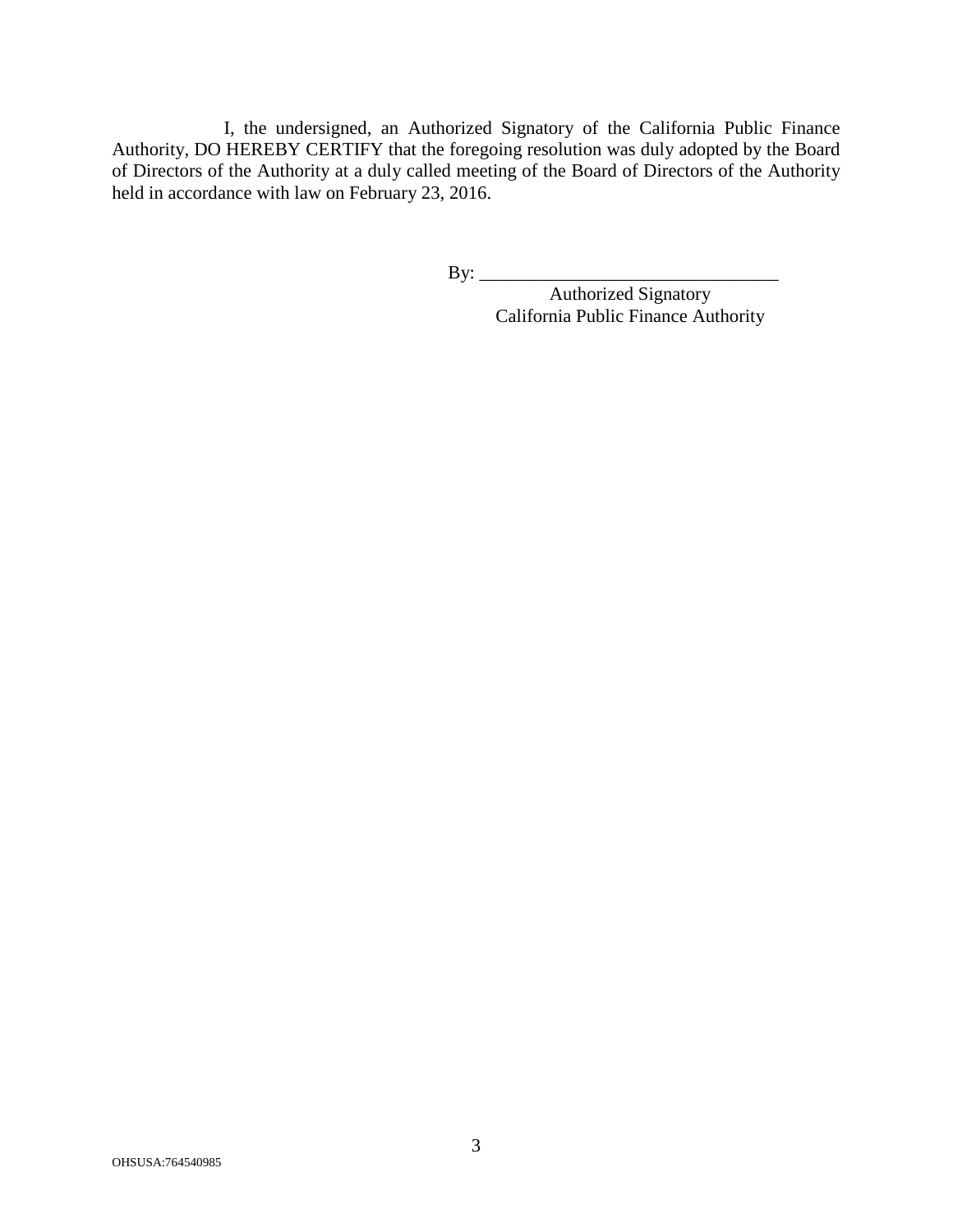

### **3. NEW BUSINESS ACTION ITEM**

B. Consideration of Invoice Request 16-01IR for US Bank for services as custodian to CalPFA accounts.